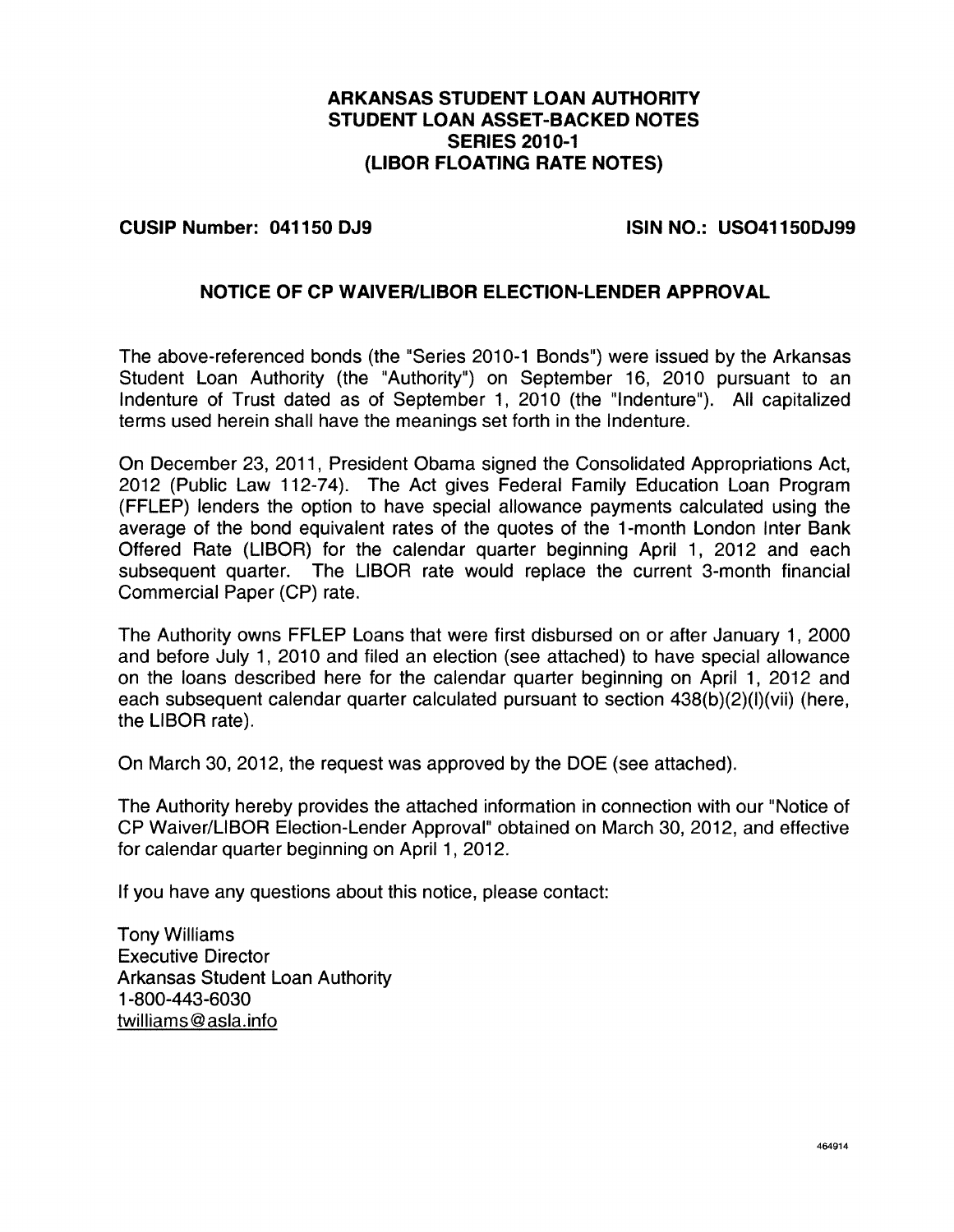

# CP WAIVERILIBOR ELECTION -LENDER

The Arkansas Student Loan Authority (Lender) represents and states as follows:

- 1. The Lender owns in its own right and not as eligible lender trustee on behalf of any other party Federal Family Education Loan Program Loans that were first disbursed on or after January 1, 2000 and before July 1, 2010;
- 2. The Lender has in effect an Organizational Participation Agreement with the Department, executed on 08/06/08, and pursuant to the terms of that Agreement the Lender claims special allowance payments on these loans under the following lender identification number (LID): 826509
- 3. The Lender hereby waives its rights of any kind, whether based on statute, contract or other basis, to have special allowance for the calendar quarter beginning on April 1, 2012 and each subsequent calendar quarter on the loans described here calculated using the formula in effect at the time the loans were disbursed (here, the CP rate)
- 4. The Lender hereby elects to have special allowance for the calendar quarter beginning on April 1, 2012 and each subsequent calendar quarter calculated on the loans described here pursuant to section  $438(b)(2)(l)(vii)$  (here, the LIBOR rate)
- 5. The Lender further waives its rights of any kind to special allowance at the CP rate on any loans it will acquire in its own right and not as eligible lender trustee on behalf of another party, and hereby elects to have special allowance for each quarter beginning on or after April 1, 2012 calculated at the LIBOR rate on these loans.
- 6. The Lender further covenants that if title to any loans described here, whether now held or acquired by the Lender in the future, is transferred to and held by another eligible lender, whether as ELT on behalf of the Lender, as ELT on behalf of another party, or in its own right, or if another party acquires a beneficial ownership interest in the loans from the Lender, the Lender will take all steps necessary to notify that eligible lender of this Waiver and Election.

I hereby certify that

<sup>I</sup> am Tony Williams, the CEO ofthe Arkansas Student Loan Authority and in that capacity I execute this Waiver for the Arkansas Student Loan Authority

I state under penalty of perjury that the foregoing is true and accurate. Dated: 03/27/12

Name: Tony Williams Title: Chief Executive Officer 830 First St. N.E., Washington, DC 20202 www.FederalStudentAid.ed.gov 1-800-4-FED-AID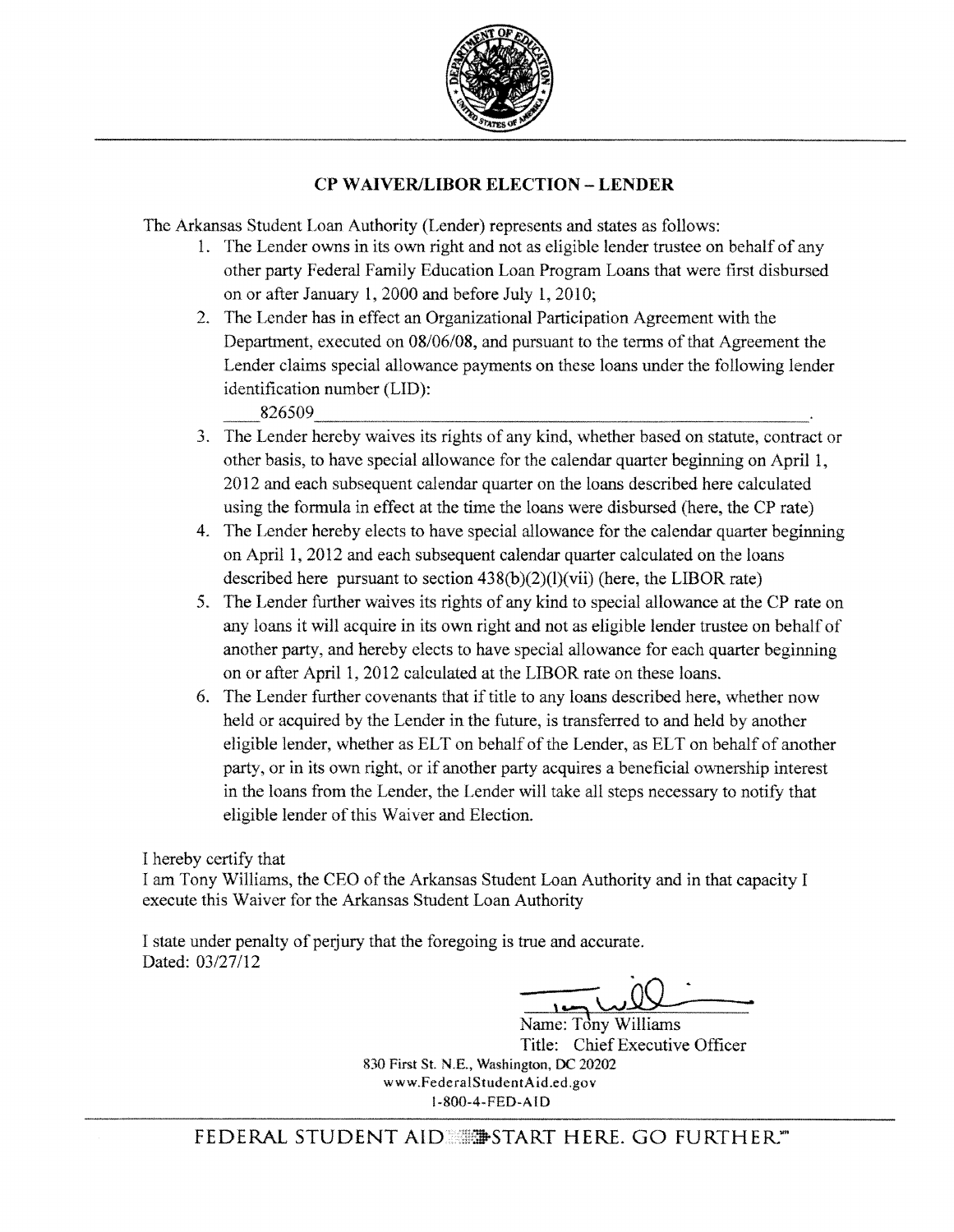

## CEO AUTHORIZING STATEMENT STATEMENT AUTHORIZING AND APPROVING WAIVER OF SPECIAL ALLOWANCE AT THE CP RATE

The Arkansas Student Loan Authority has been established as an independent corporation, with certain powers, duties and responsibilities with respect to financing, making and purchasing of student loans.

The Corporation —

• owns Federal Family Education Loan Program Loans that were first disbursed on or after January 1,2000 and before July 1, 2010.

The Corporation, acting through its undersigned Chief Executive Officer (here, CEO), has power to waive its rights to any kind to special allowance payments (SAP) calculated using the formula in effect at the time the loans were disbursed (here, the CP rate), and to elect to have special allowance for each quarter beginning on or after April 1, 2012 calculated pursuant to Section  $438(b)(2)(l)(vii)$  of the Higher Education Act (here, the LIBOR rate);

The Corporation has approved and agreed to the waiver of its rights to SAP based on the CP rate and to the election to have SAP calculated at the LIBOR rate according to the terms of the Waiver and Election executed by Tony Williams and submitted with this statement.

Any such approval and signature shall be conclusively established by the execution and delivery by Tony Williams of the Waiver and Election.

Dated: 03/27/12

By:

Name: Tony Williams Chief Executive Officer

830 First St. N.E., Washington, DC 20202 www.FederalStudentAid.ed.gov 1-800.4-FED-AiD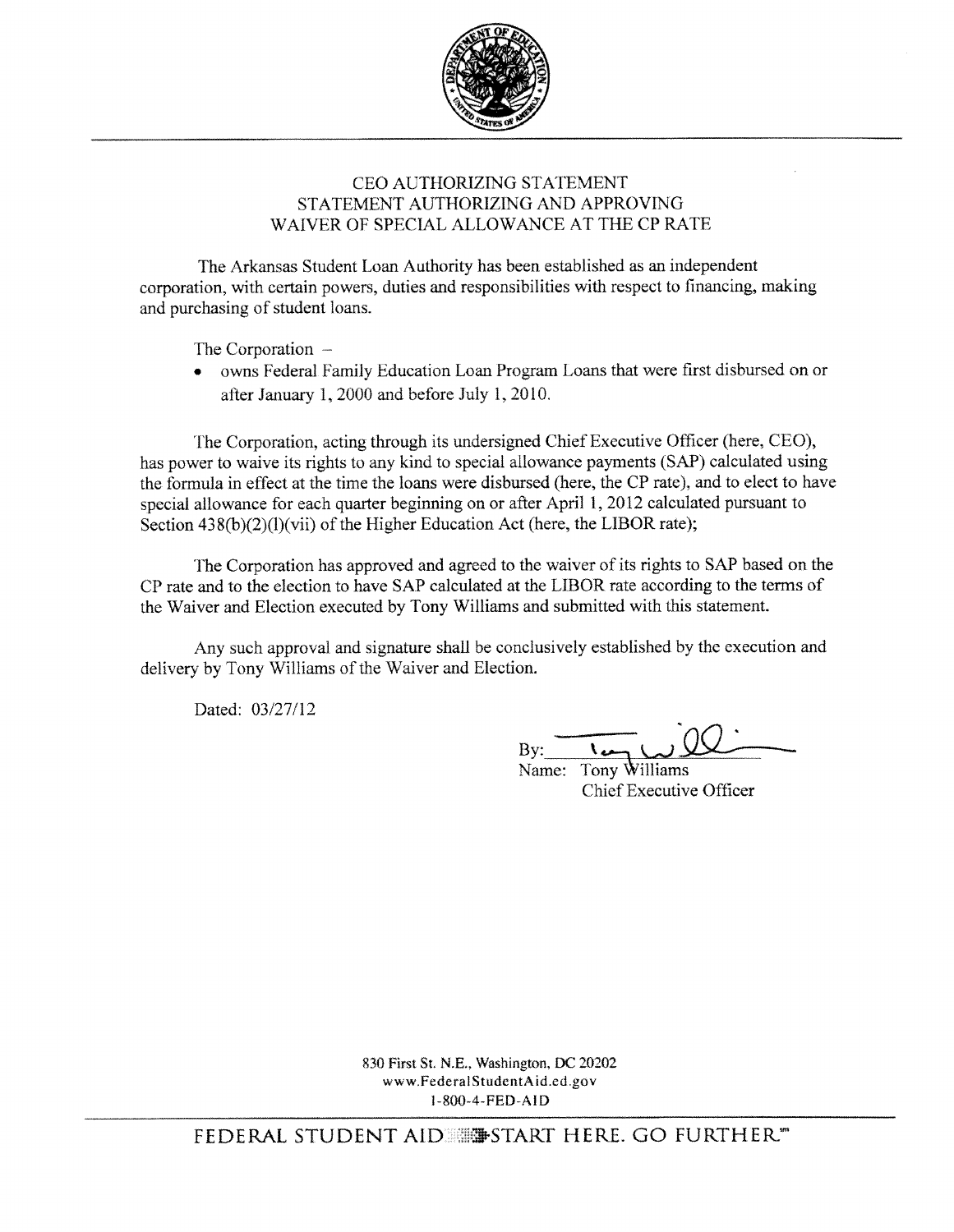

# CP WAIVER/LIBOR ELECTION - LENDER

The Arkansas Student Loan Authority (Lender) represents and states as follows:

- 1. The Lender owns in its own right and not as eligible lender trustee on behalf of any other party Federal Family Education Loan Program Loans that were first disbursed on or after January 1, 2000 and before July 1, 2010;
- 2. The Lender has in effect an Organizational Participation Agreement with the Department, executed on 04/28/10, and pursuant to the terms of that Agreement the Lender claims special allowance payments on these loans under the following lender identification number (LID):

834525

- 3. The Lender hereby waives its rights of any kind, whether based on statute, contract or other basis, to have special allowance for the calendar quarter beginning on April 1, 2012 and each subsequent calendar quarter on the loans described here calculated using the formula in effect at the time the loans were disbursed (here, the CP rate)
- 4. The Lender hereby elects to have special allowance for the calendar quarter beginning on April 1, 2012 and each subsequent calendar quarter calculated on the loans described here pursuant to section  $438(b)(2)(l)(vii)$  (here, the LIBOR rate)
- 5. The Lender further waives its rights of any kind to special allowance at the CP rate on any loans it will acquire in its own right and not as eligible lender trustee on behalf of another party, and hereby elects to have special allowance for each quarter beginning on or after April 1, 2012 calculated at the LIBOR rate on these loans.
- 6. The Lender further covenants that if title to any loans described here, whether now held or acquired by the Lender in the future, is transferred to and held by another eligible lender, whether as ELT on behalf of the Lender, as ELT on behalf of another party, or in its own right, or if another party acquires a beneficial ownership interest in the loans from the Lender, the Lender will take all steps necessary to notify that eligible lender of this Waiver and Election.

<sup>I</sup> hereby certify that

<sup>I</sup> am Tony Williams, the CEO of the Arkansas Student Loan Authority and in that capacity I execute this Waiver for the Arkansas Student Loan Authority

I state under penalty of perjury that the foregoing is true and accurate. Dated: 03/27/12

 $\sqrt{2}$ 

Name: Tony Williams Title: Chief Executive Officer 830 First St. N.E., Washington, DC 20202 www.FederalStudentAid.ed.gov 1-8004-FEDA1D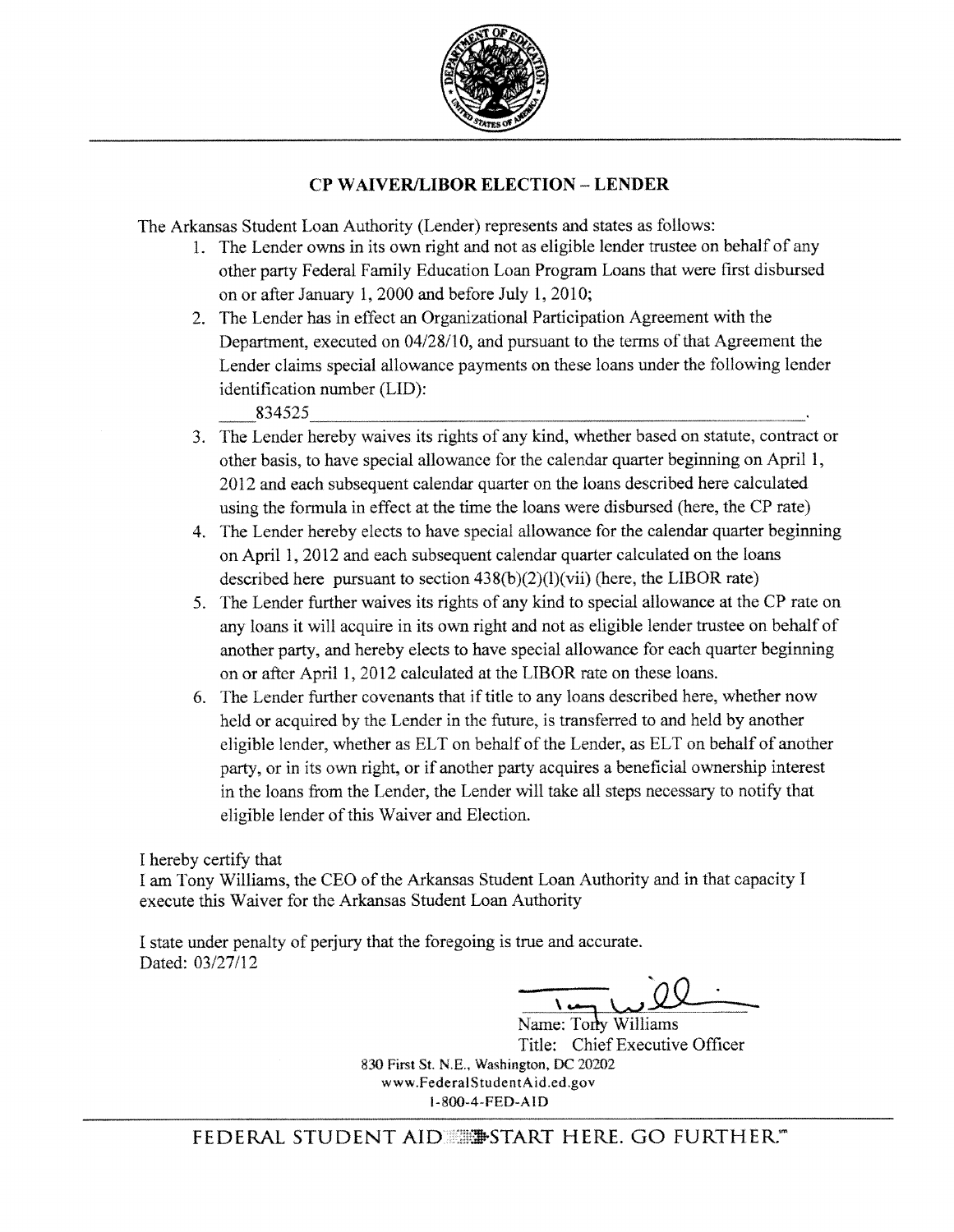

# CEO AUTHORIZING STATEMENT STATEMFNT AUTHORIZING AND APPROVING WAIVER OF SPECIAL ALLOWANCE AT THE CP RATE

The Arkansas Student Loan Authority has been established as an independent corporation, with certain powers, duties and responsibilities with respect to financing, making and purchasing of student loans.

The Corporation —

• owns Federal Family Education Loan Program Loans that were first disbursed on or after January 1. 2000 and before July 1, 2010.

The Corporation, acting through its undersigned Chief Executive Officer (here, CEO), has power to waive its rights to any kind to special allowance payments (SAP) calculated using the formula in effect at the time the loans were disbursed (here, the CP rate), and to elect to have special allowance for each quarter beginning on or after April 1, 2012 calculated pursuant to Section  $438(b)(2)(l)(vii)$  of the Higher Education Act (here, the LIBOR rate);

The Corporation has approved and agreed to the waiver of its rights to SAP based on the CP rate and to the election to have SAP calculated at the LIBOR rate according to the terms of the Waiver and Election executed by Tony Williams and submitted with this statement.

Any such approval and signature shall be conclusively established by the execution and delivery by Tony Williams of the Waiver and Election.

Dated: 03/27/12

and submitted with this statement<br>
nclusively established by the exe<br>
on.<br>
By: Name: Tony Williams<br>
Chief Executive Office

Name: Tony Williams Chief Executive Officer

830 First St. N.E., Washington, DC 20202 www.FederalStudentAid.ed.gov 1800-4-FED.AID